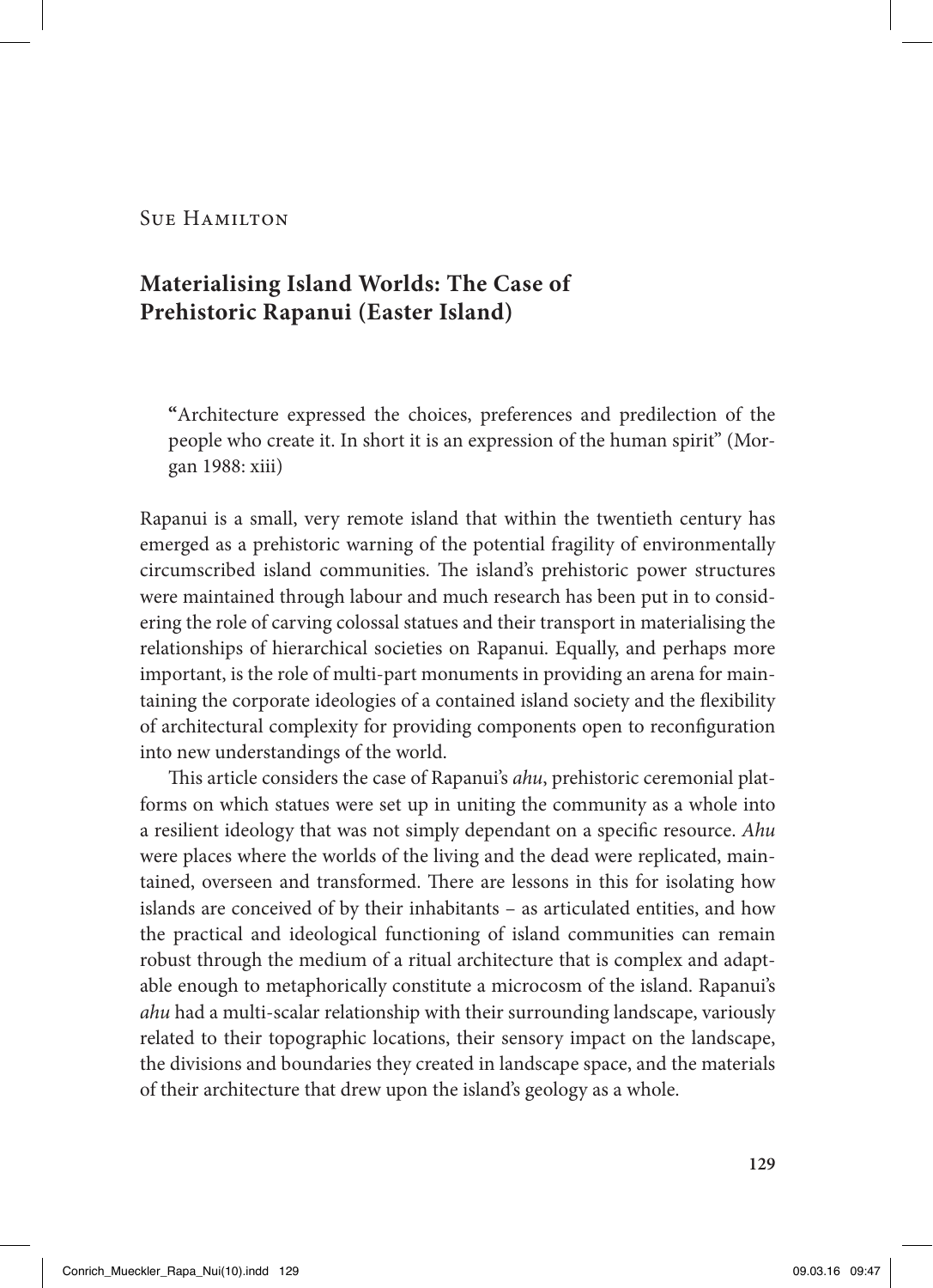### **Island Bodies: Scale and Isolation**

How do island geographies, landmasses that for their whole circumference can only be reached from the outside world by seafaring, affect the physical and conceptual construction of prehistoric, cultural worlds? Today, the idea of an island, as a place or condition that is synonymous with remoteness and isolation, is a powerful metaphor in everyday speech. In terms of biogeography, islands have long been considered to be places where biological evolution and species colonisation and dispersal can be studied on a scale that is easier to understand and model (Fitzhugh and Hunt 1997; Keegan and Diamond 1987). Since the 1950s, isolating cultural influences and connections has guided Pacific island archaeology, together with considerations of how isolation and limited territory can generate adaptive and radiating differences of island cultures (Terrell 2008). From a functionalist perspective, archaeologists have traditionally considered islands as distinct physical and social entities that, when extremely isolated, provide the preconditions for generating self-sufficiency and an exaggerated development of aspects of material culture and, aligned with these, potentially self-destructing trajectories (Sahlins 1955). The colossal stone statues (moai) of prehistoric Rapanui are recurrently forwarded as one of the most extreme examples of a cultural flowering and subsequent demise resulting from the combined isolation and ecological vulnerability of a small, very remote island (Diamond 2005; Flenley and Bahn 2003; Sahlins 1955).

In western epistemologies, since the Renaissance and perhaps most famously in Phineas Fletcher's (1633) tortuous poem *The Purple Island – Isle of Man*, the 'island state' has been conceived as a discrete corporal entity and likened to the complex sensory webs of the human body in which mountains and outcropping geology are the equivalent of the skeletal frame/bones of the land, rivers as veins and the land/sea boundary as a containing skin. The implications of the latter are that islands can be conceived of as articulated wholes – both physically and culturally. The actuality of 'cultural islands' neatly coinciding with the physical discreteness of geographic islands bounded by water has rightly been questioned and in a prehistoric Pacific context the role of waterways in centring some islands as hubs of connection merits emphasis. Rapanui however cannot be readily contextualised in such a way. Rapanui is a *c.*16 km by 23 km triangular-shaped volcanic uplift in the Pacific Ocean with an extinct volcanic cone at each apex. It is the easternmost of the Polynesian triangle of Pacific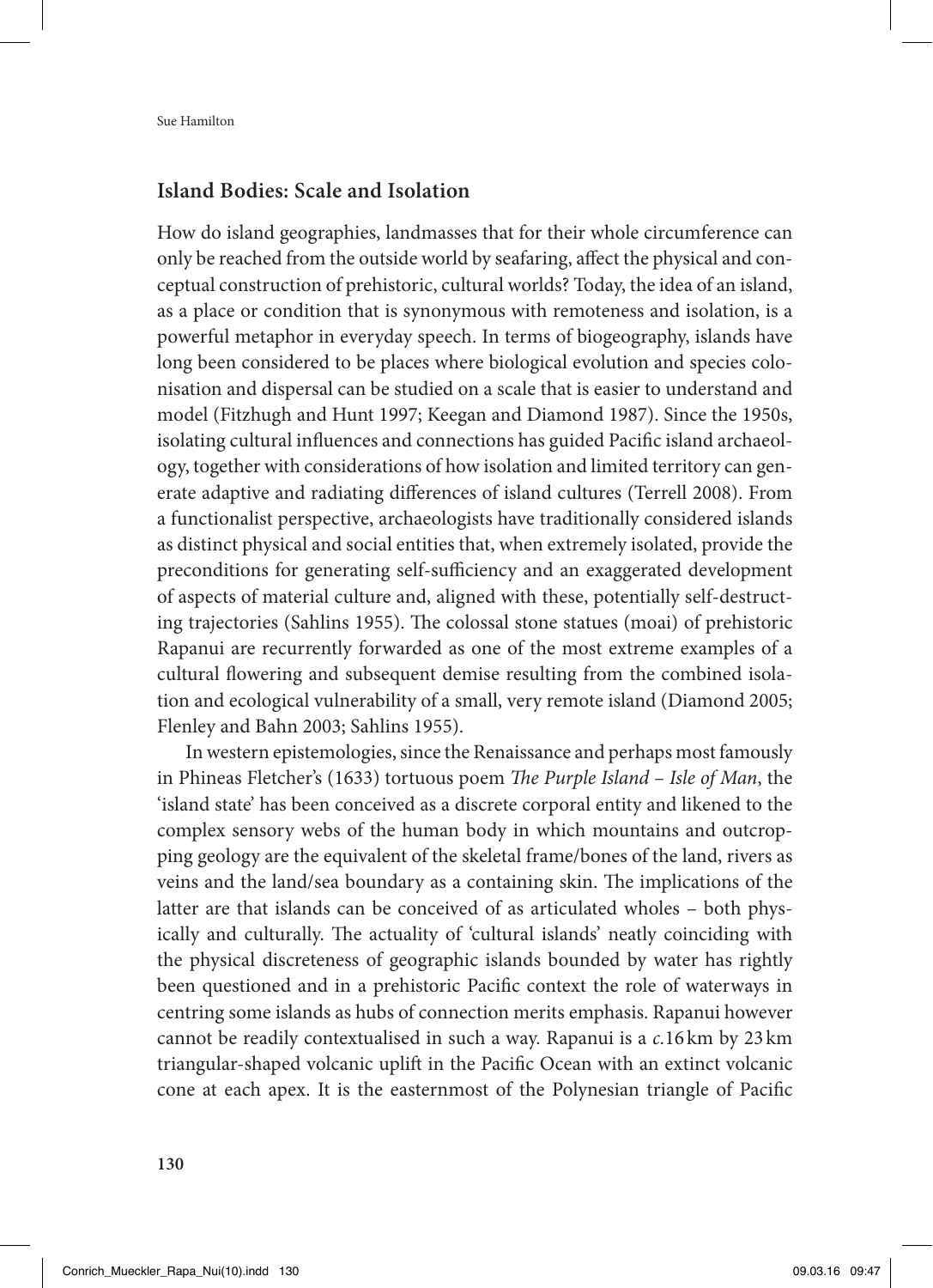islands, lying at a distance of 1760km from its nearest neighbour, the Pitcairn islands, and separated by 3600 km of ocean from its nearest mainland of continental South America to the east. DNA studies suggest that Rapanui was first settled by Polynesians and it has been popularly considered to have been cut off from further external influences prior to discovery by Europeans, first by Jacob Roggeveen on Easter Day 1722. The debates over the dating of Rapanui's initial colonisation are relevant to how absolute its state of prehistoric isolation can be envisioned. The first colonisation of Rapanui has been traditionally dated as early as AD 800 or even early as AD 500 (Flenley 1998), while Terry Hunt's 'chronometric hygiene' – isolating and rejecting radiocarbon dates that have potential inaccuracies, would argue for a later date from *c.* AD 1200 (Hunt and Lipo 2006). Central to this discussion of contact is the prehistoric presence of the South American sweet potato on Rapanui, a staple crop of prehistoric Rapanui, on which labour for construction activities must have been reliant (Van Tilburg 1994). The South American sweet potato was historically present on Rapanui by 1722, and radiocarbon dates indicate the presence of the sweet potato in East Polynesia, on the Cook Islands, by AD 1000 (Hather and Kirch 1991: 888, 893). The sweet potato was therefore either brought to Rapanui by the first Polynesian colonists whose source community may have already been in contact with South America or it may have been acquired later by subsequent prehistoric contact with the Polynesian/South American outside world. Alongside this, it has been suggested that a second group of Polynesian settlers around AD 1500 accelerated religious change and the fluorescence of the birdman rituals (Van Tilburg 2001: 31).

The present discussion centres on the earliest period of monumental construction on Rapanui, the statue building period, focusing on AD 1200 to AD 1500) (Martinsson-Wallin and Crockford 2002: 254). While the above suggests that Rapanui's isolation may not have been as extreme as has been popularly presented, with Eastern Polynesia providing the initial and primary resource for the establishment and development of Rapanui's ceremonial architecture and island ideology of the statue building period, the *overall* isolation of Rapanui during the statue-building period cannot be disputed. Rapanui's combined biogeography and cultural isolation is, however, constantly iterated in a negative vein, particularly in terms of providing one of its seeds of self-construction or collapse, and I wish to move away from these generalised concepts. Here, instead, I consider what Rapanui's isolation and small spatial scale offered for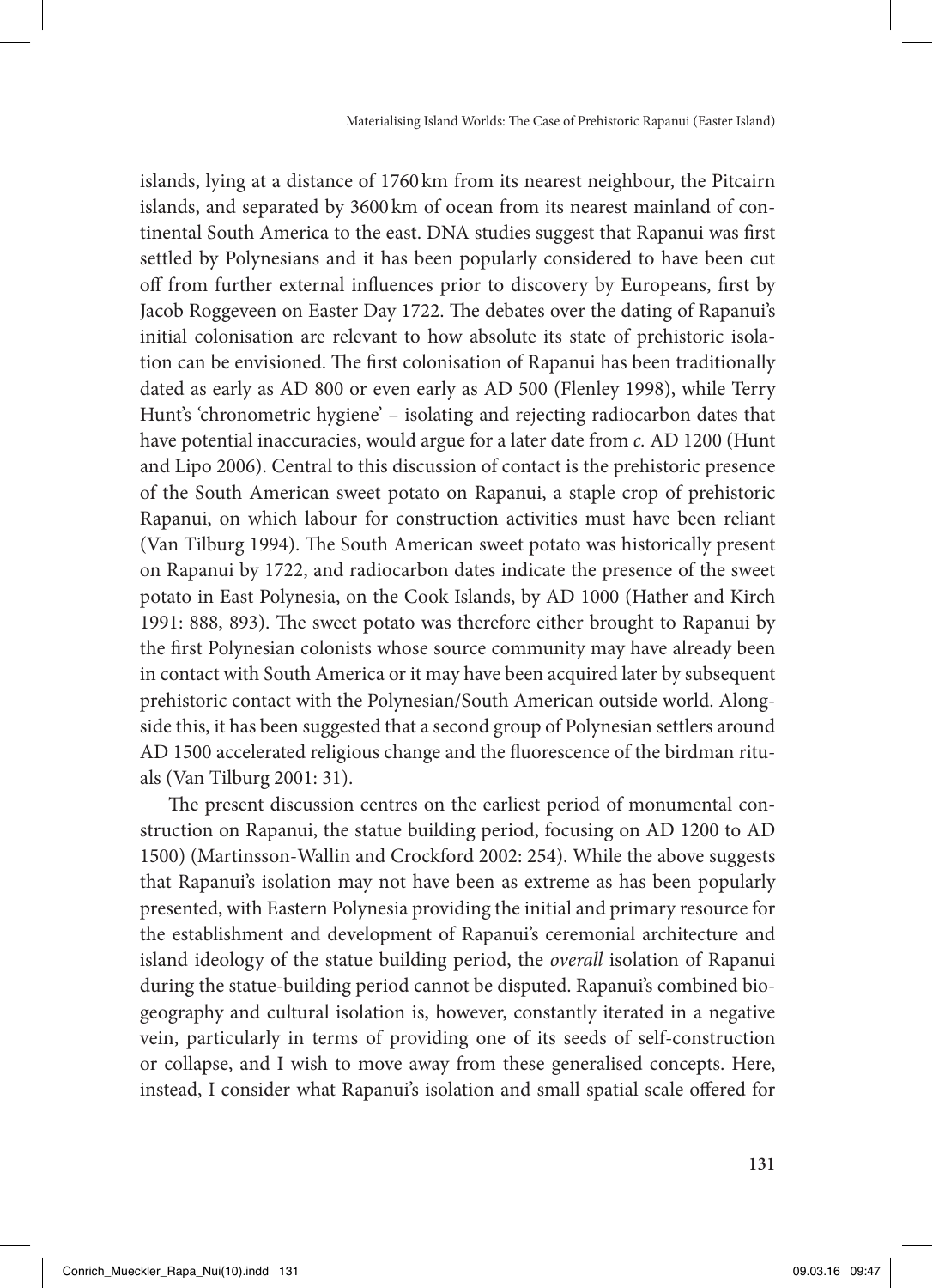cultural consolidation, the affirmation of ancestral genealogies and the development of an integrated, multilayered understanding of the world that was not solely or simply dependent on statue construction activities, or on an environmentally constant world.

### **Embodied Understandings of Islands**

Popular literature on Pacific islands frequently involves a castaway. Often one of the marooned individual's initial acts is to climb to the island's highest point in order to survey, understand and humanise their new island world (Weaver-Hightower 2007: 11). This castaway narrative enshrines a key element of how islands can be understood as entities through embodied experience and the sense of 'rulership' that this generates (Defoe 1719). Rapanui is of a geographic scale that its resources and even its monumental sculpture can be humanly transported around and across the whole island in a matter of days or weeks. A body-centred understanding of the whole island was potentially possible for each of its prehistoric inhabitants. Paul Rainbird (2007: i) has emphasised the archaeology of the sea – where the sea acts not as a boundary but as an extension of land activities and as an interface with the world beyond 'land'. It is thus likely that a prehistoric Rapanui island worldview would have encompassed both land and sea. By the seventeenth century, Rapanui was a place that could be visually sensed by a person to be centre of their world, surrounded by ocean with nothing else to be seen on the horizon. Pollen and historic records indicate that the majority of the island was deforested by AD 1680 (Flenley and Bahn 2003: fig. 43.3). By then, Rapanui could be encompassed in its entirety by the human eye when standing on its highest point of over 500m on the extinct volcano of Terevaka on the northern apex of the island. Much of the coastline would also have been seen, as it can be today, from other high points. Thus, deforestation from the time of its earliest settlers would have meant increasingly that the island was visually understood as a growing whole.

Some 32 km of statue roads have been identified (Lipo and Hunt 2005: fig. 3) and indicate that they at least partially encircled the coast and that the southern road from Rano Raraku (the statue quarry) has bifurcations stretching into the centre of the island. These roads would have sustained interconnections between people engaged in the transport and setting up of statues along them and between people journeying to and from quarries and *ahu*. The island-wide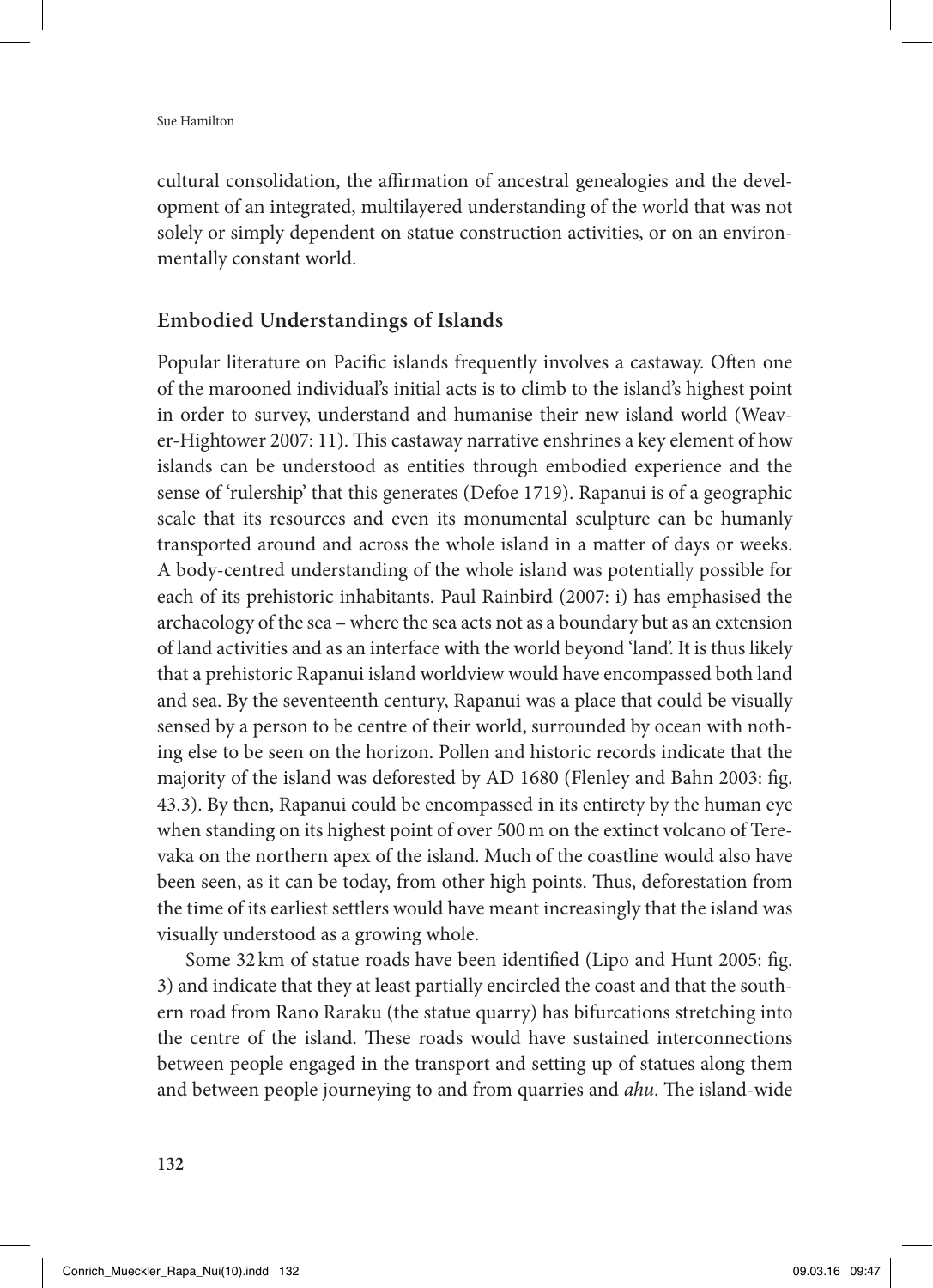distribution of >300 statues and >80 statue topknots (*pukao*) from their respective quarries of Rano Raraku and Puna Pau, and the wide distribution of obsidian and basalt from a restricted number of obsidian sources and toki quarries indicate a shared island-wide understanding of resources and their associated material culture. Collectively, this is important for how Rapanui prehistoric communities would have perceived, rationalised and mythologised their island world.

Estimates vary widely as to the size of Rapanui's prehistoric populations – Jean Francois de Galaup de la Pérouse's suggestion of 2000 in 1786 is generally thought to be the most correct (Flenley and Bahn 2003: 169). There is a prolific island-wide presence of prehistoric ceremonial and domestic and agricultural structures (Vargas *et al*. 2006). This range of substantial construction activities – houses, *ahu* and numerous quarries – affirm the existence of a viable population size for concurrent work on multiple large-scale communal construction projects. It is this communality that affords the possibility of Rapanui's prehistoric inhabitants developing an integrated interpretation of its island world. It is therefore problematic that research on Rapanui's prehistory has been subdivided into separate units of study undertaken by independently working researchers – its statues, it roads, its *ahu*, its rock art and its gardens. This militates against revealing the evidence of island-wide integration and the complexity of its people-centred prehistoric worldview.

## **The Island's Land Edge – The Focus of Construction**

Marshall Sahlins (1955) suggested that the extinct volcanic surfaces of Rapanui, would have been prone to nutrient deficiency once exposed through tree clearance. This would have restricted the emergence and security of socio-economic hierarchies based on communal subsistence production. More recently, Jared Diamond (2005) has deployed this factor to state the inevitability of Rapanui's environmental and associated social collapse. Sahlins (1955) suggested that the island's historically documented Polynesian ramage (conical clan) lineage systems – which in Polynesia were based on labour in subsistence production and efforts, were instead on Rapanui channelled into controlling esoteric production and that outside the construction and transportation of statues there were few communal undertakings. He noted: "Wells, reservoirs, burial terraces and seawalls, all built on or near the coast, may also have been communally constructed.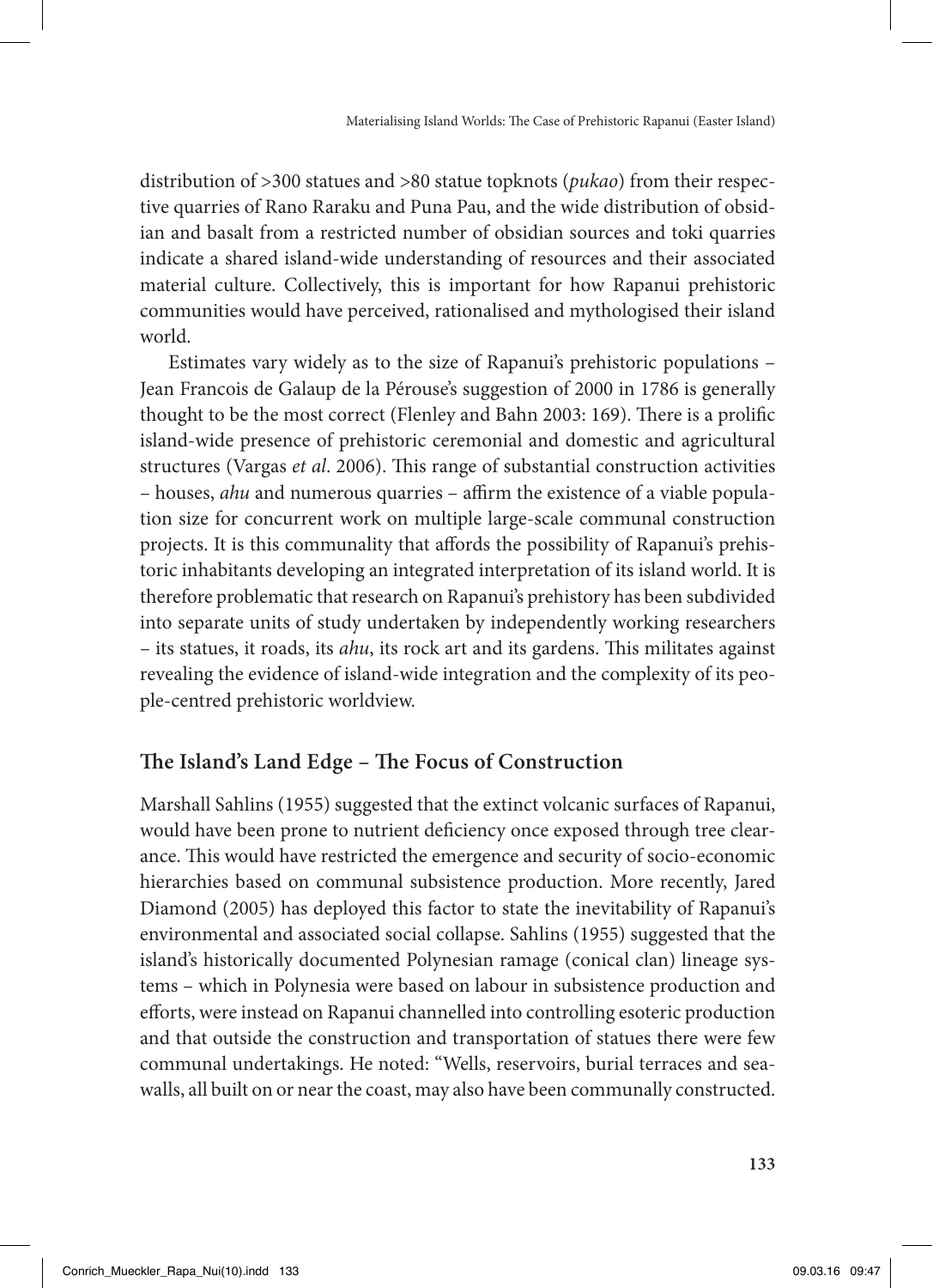But it is the statues, some weighing up to thirty tons and some transported many miles across the island, that represent the greatest investment of mass energy in Easter Island culture" (Sahlins 1955: 1051). In this scenario, statue moving and carving are placed centre stage in the structuring and ideology of Rapanui society. By taking an integrated approach to Rapanui's prehistoric stone architecture, it is possible to move from the generalised characteristics of power structures to isolating in more detail how Rapanui communities understood and replicated their island world and within this the role of construction activities. Constructing monuments can be situated as a social process that creates, unifies, signifies and activates the meaning of places. This is explored here through a consideration of the construction of Rapanui's image *ahu*, which were built and had their primary use during the statue-building period. Instead of considering *ahu* as an isolated category of monument, I will consider how through their construction, *ahu* afforded an architectural reference, metaphor and a physical link with island and sea places around and across Rapanui as a whole.

The most elaborate of the Rapanui's *ahu* are the image *ahu* (*ahu* with statues), of which there are 164 (Wallin and Martinsson-Wallin 2008: 152). In the main, these are positioned at the very edge of the Island's 60 km-coastline and effectively wrap the island. Thus situated, they physically negotiate between two elemental realms – land and sea. These were transformed and divided by the presence of these *ahu.* In Polynesia, facing seaward *versus* landward is an important directional concept, with the sea being the horizon from which the ancestors came (Campbell 2006: 113). The positioning of the coastal *ahu* blocked intimate views of the sea and controlled and reconstituted access to it via paved ways/canoe ramps to the sea that often run down one side of the *ahu*. This suggests a conceptual boundary of the island world that is important and potentially *tapu* (forbidden/dangerous). The back walls of the platforms of the coastal image *ahu* are substantively presented to the sea, being of massive, carefully fitted together, dry stone construction with the facing stones often being finely cut and finished (Figure 1). The statues that were set on the platforms reflect the same attention to a sea prospect, their backs often being decorated with carved symbols such as at *Ahu* Nau Nau. The statues themselves face inland with their eye sockets, which on occasions were activated with coral eyes containing scoria or obsidian pupils, gazing over the plaza that lie directly in front of the *ahu* and landscape beyond. The fronts of the *ahu* platform have ramps of neatly spaced beach boulders and the front face of the platforms have finely finished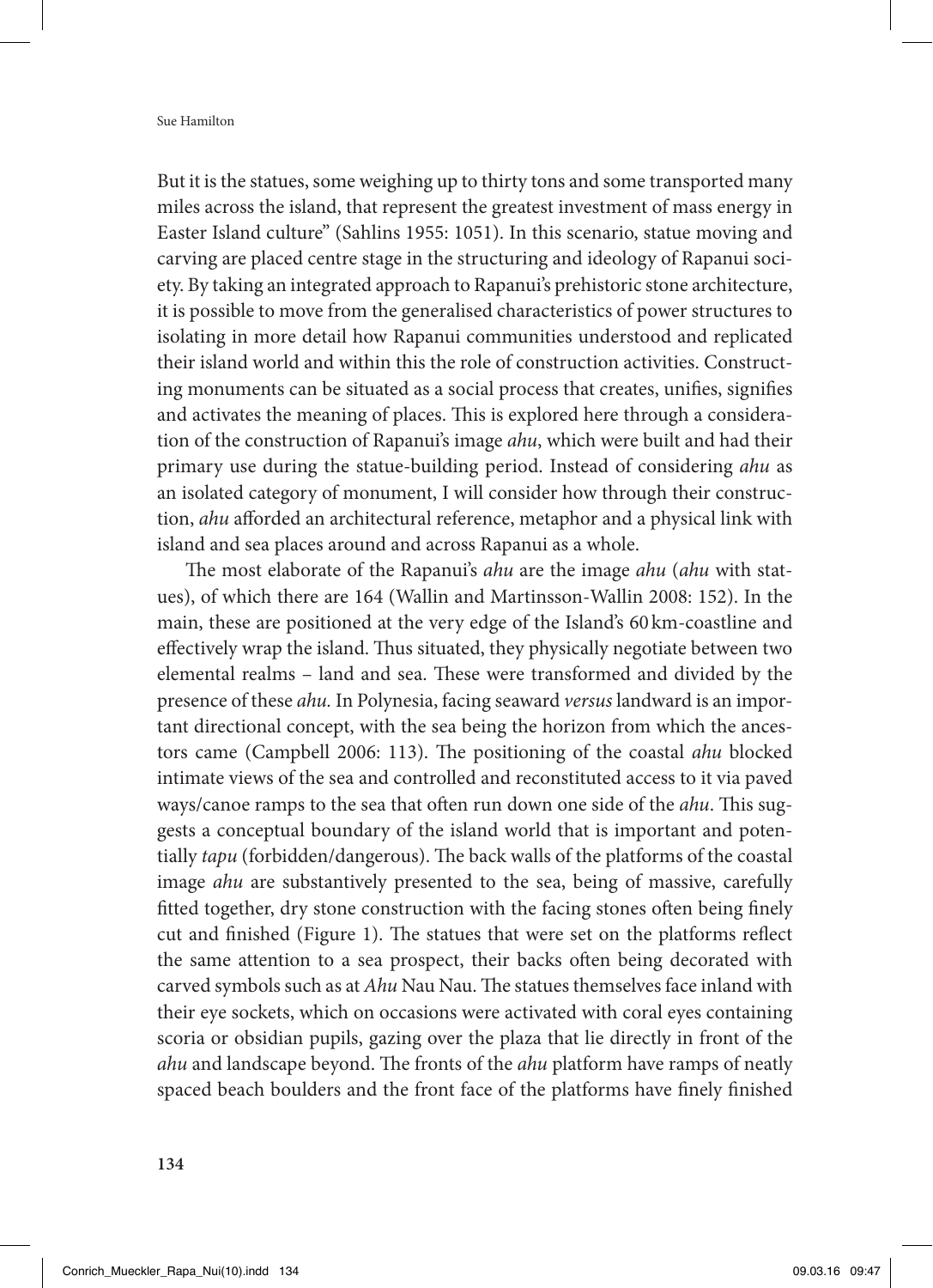Materialising Island Worlds: The Case of Prehistoric Rapanui (Easter Island)



Figure 1: Ahu Vinapu showing the cut and finished stone blocks on the side and back (seaward side) of the *ahu* platform wall. On the landward side a fallen *moai* can be seen.

facia stones. The *ahu* thus give architectural and directional attention to both land and seascapes. In doing so, the architecture brings together and negotiates between two landscape worlds that have distinct connotations relating to the living, and the dead and the lineage ancestors. During the statue construction period, the dead were cremated in crematoria, many of which were situated at the western end of the back, seaward terrace of the *ahu*. In Polynesian ethnographic tradition the dead travelled westward across the ocean to reside in 'Hawaiki', the world of the spirits, and in the direction of the mythological origin place of their voyaging ancestors.

The world of the living remained in front of the *ahu* with ceremonies taking place on the plaza and subsistence activities in the landscape beyond. Reminders to the living of the deceased lineage chiefs/ancestors were personified in the individual statues that were set up on the ceremonial platforms. Settlement and agricultural areas mostly occur *c.*100–500m inland from each coastal image *ahu* and were perceptively anchored to their ancestral *ahu* by falling under the 'gaze' of the statues' eyes. Aspects of this have been isolated by Geographic Information Systems analysis (Simpson 2009) and by phenomenological (body-centred) field survey (Hamilton 2010). These 'taskscapes' (Ingold 1993) were places from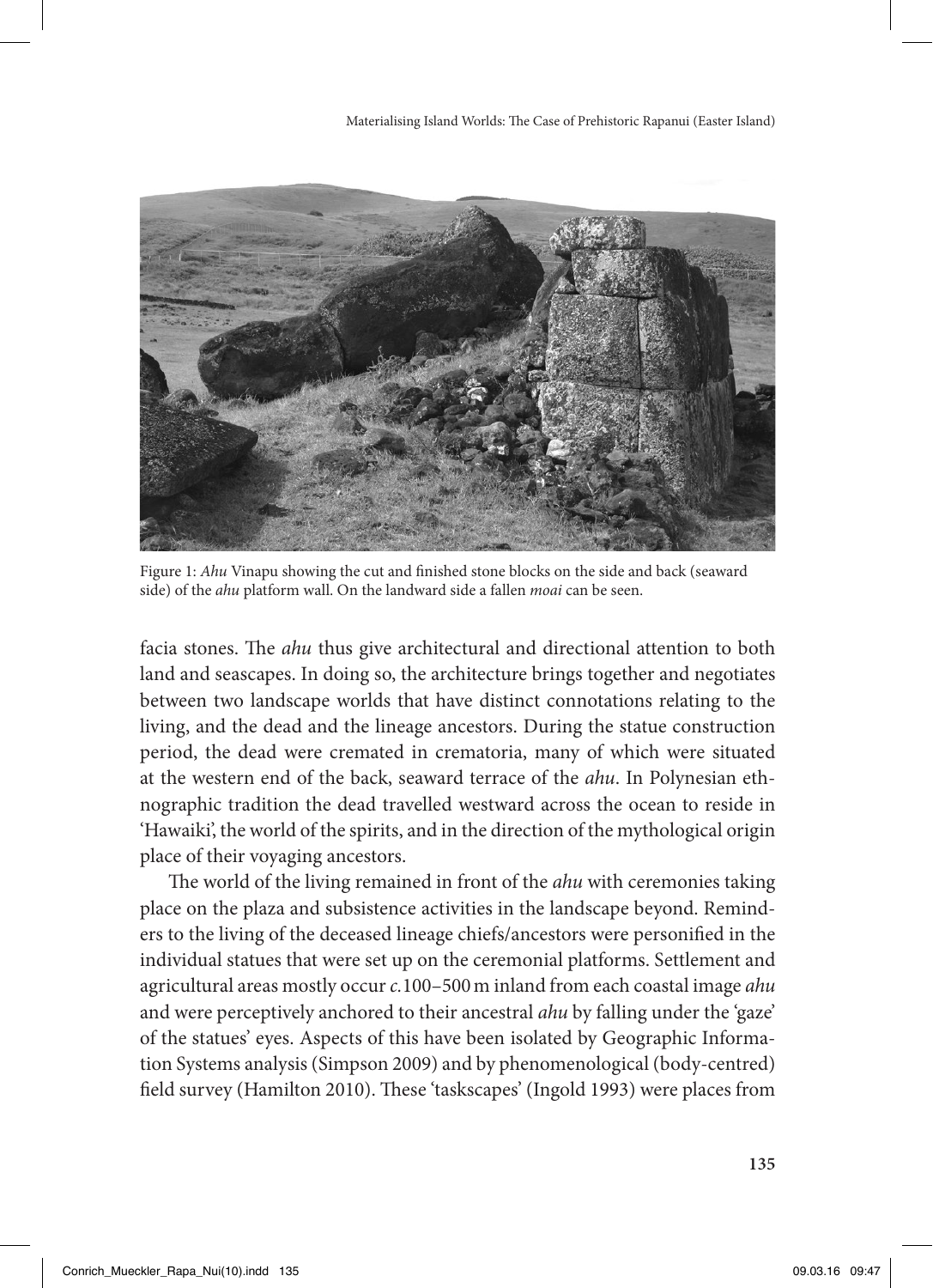where the statues, sometimes further elevated by their *pukao*, could be substantively experienced. The *ahu* setting was thus more than a pragmatic focus for and seaward/landward division of ritual/quotidian activities; rather it is a *spatial*  representation of an island-wide ideology relating to ideas of origins and processes of life and death.

#### **The Naturalisation of Construction**

The locales of landscape-based ceremonial activities – open air activities and architecture that has a predominantly landscape setting – can be preordained by existing ideological understandings of the natural world, or be created by cultural understandings of existing in the world that identifies and uses metaphorical equivalents from the natural world (Bradley 1998; Tilley *et al*. 2000). Over the past decades, relationships between 'nature' and culture' have been much discussed in archaeology and it is recognised that there can be no sharp division between the two; lines of approach that explore the synergy between the two are more productive in isolating meaning (Bender *et al*. 2007).

*Ahu* were *of* the landscape. The construction of an *ahu* involved people in significantly re-configurating island landscape space beyond the locale of the platform itself. It was a process that intimately re-contextualised human experiences of the geology and topography of place. *Ahu* were made out of and arose out of crags of basaltic flow lava. Each *ahu* is recurrently built centrally between the crags from which the majority of their *paenga* (stone wall-blocks) were quarried. Much evidence remains of the massive scale of quarrying of these crags, for example adjacent on the west side of *Ahu* te Pitu Kura. The *ahu* themselves are at right angles to the long axes of the quarried lava flows and sometimes straddle over and incorporate other lava flows at their core, for example at *Ahu* Heki (Wallin and Martinsson-Wallin 2008: fig. 5.1). Even in their denuded state, the quarried lava flows on either side of the *ahu* remain prominent enough to have acquired an architectural role in defining the lateral edges of the plaza space in front of the *ahu*. The Island's beaches were effectively lowered and texturally changed by the removal of the thousands of *selected* flattish, elliptical well-rounded beach boulders (*poro*), measuring *c*.30 cm across for decorative placement on the front ramp of the *ahu* platform (Figure 2). In situ flow-stone was strategically and visually blended and transformed into architectural paving. The plaza area, where it abuts the front of the *ahu* platform ramp, was paved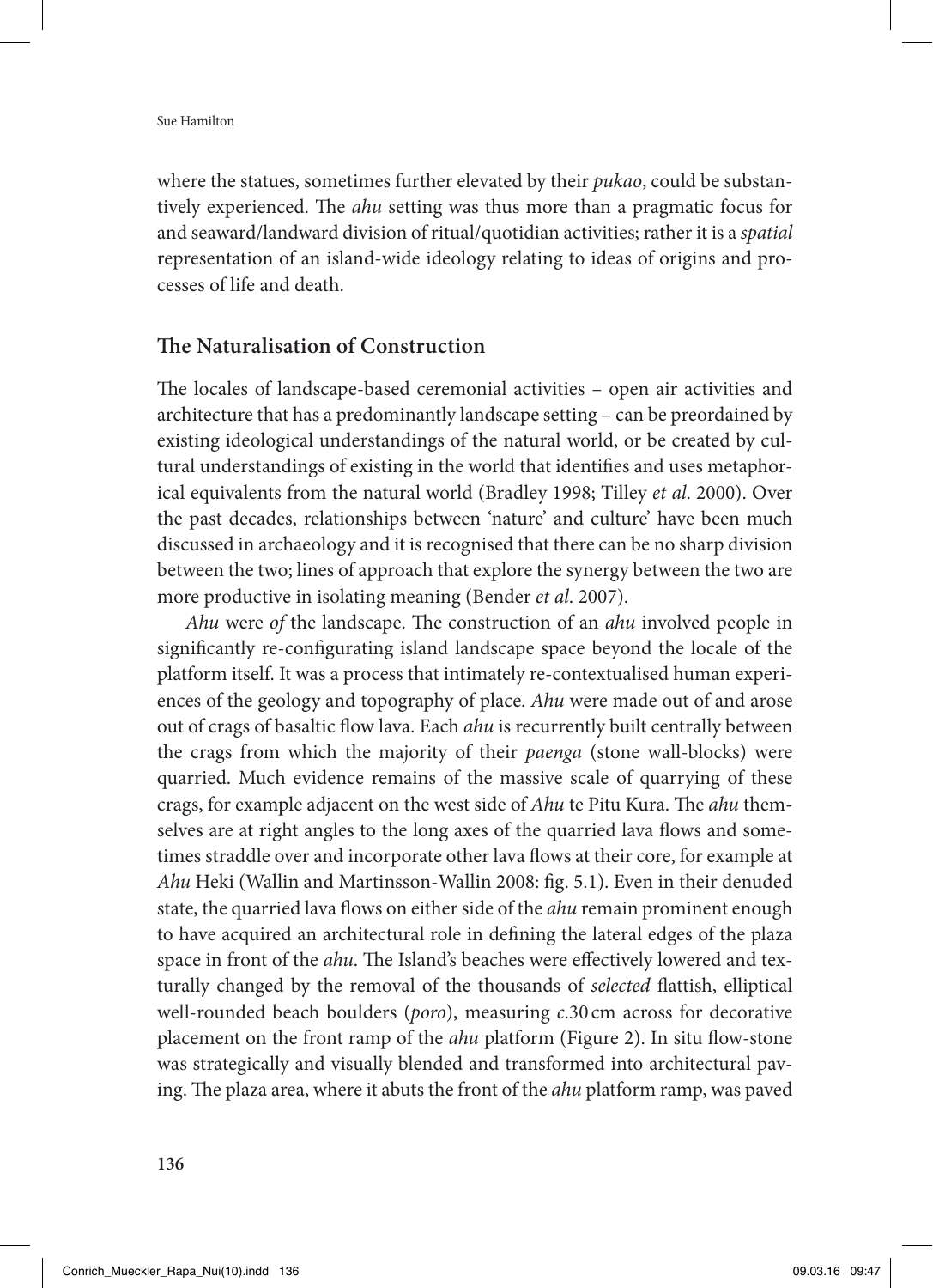Materialising Island Worlds: The Case of Prehistoric Rapanui (Easter Island)



Figure 2: *Ahu* Akivi. Note the levelled plaza and the *poro* (beach boulders) on the platform ramp. *Ahu* Akivi is one of the few major image *ahu* that are not on the coast.

with quarried slabs of columnar basalt. These are often jig-sawed in-between patches of level patches of flow lava exposed at the same level as the pavement slabs – for example, still visual at *Ahu* Heki and *Ahu* Tongariki and noted in excavation for *Ahu* Vai Teka (Mulloy and Figueroa 1978: 78). The plaza, beyond their paved areas, were transformed from the rough surface texture of Rapanui's rock-strewn landscape to smooth surfaces by the removal of innumerable fistsized stones of ancient volcanic clinker. These were used to fill the core of the *ahu*. Centuries later yet more of this stone was collected to bury and enshrine the earlier image *ahu* and transform them into a new form of monument – pyramidal *ahu*.

## **Communities, Genealogies and Memory**

Consideration of Rapanui prehistoric monuments has been dominated by a focus on how the statues were transported. The distribution of the completed statues that were taken away from the statue quarry of Rano Raraku (the majority remained at the quarry) meant carving and hauling an estimated 14000 tons of stone over distances of up to 18 km (Lipo and Hunt 2005: 158). The social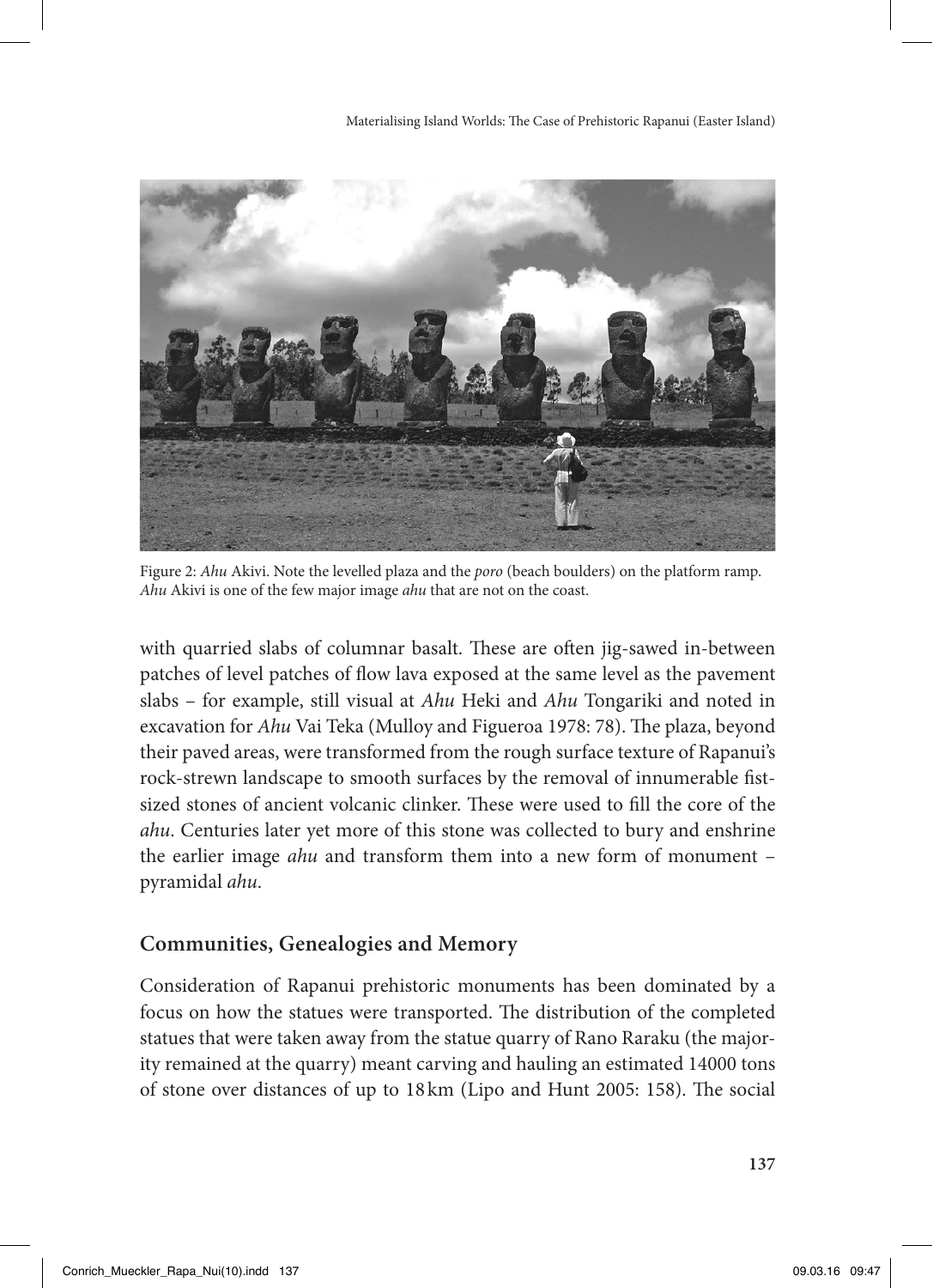and symbolic importance of this construction activity cannot be denied, but it may not have been the most inclusive of activities in replicating island ideology. While debates abound as to how the statues were moved, Carl Lipo and Terry Hunt (2005) have noted that several studies suggest that a limited number of individuals could have moved the statues rather than large groups of organised labour (Lee 1998, 1999; Love 2000; Van Tilburg 1996). Setting up a statue in the range of 2–10m high and weighing up to 80 tons on top of an *ahu* platform perhaps would have been the most labour intensive and community-involved part of a statue's transport from quarry to *ahu*. For example, Thor Heyerdahl, during his 1955 expedition to the Island, worked with 11 local men using what they considered to be the traditional method of stone-piled ramps, levers and lashing and took 18 days to raise and reconstitute the original 4.5m height and 3m wide statue on *Ahu* Ature Huki (Skjölsvold 1961: 371–372).

Overall, it can be suggested that the construction of *ahu* and their associated settings was collectively more labour intensive and inclusive of whole communities than statue construction and transport. The largest of the image *ahu* are distributed evenly around the island and it is suggested that each chiefdom district had a primary ceremonial centre (Stevenson 2002). The making and maintaining of any *ahu* and in particular the largest of the image *ahu* would have been a multi-tasked, large-scale enterprise. Refocusing on the *ahu* as a magnet for Rapanui prehistoric labour-intensive activities allows us to consider new issues of the development of Rapanui's prehistoric island identity and the role of architectural materiality in the construction of collective memory. The *ahu* were where the dead were cremated (and later inhumed) and the stone statues set on the platforms represented the ancestors/lineage chiefs. Genealogically related communities would have been conjoined and reinforced through their longterm association with the on-going building tasks and activities associated with *ahu*. Ralph Linton in his *Ethnology of Polynesia and Micronesia* described how, on the South Pacific Society Islands, claimants of ancestral lands were examined at their ancestral *marae* (ceremonial platforms), highlighting the central role of such forms of architecture in maintaining ideologies of memory and ancestry (Linton 1926: 155).

*Ahu* were key monuments in creating Rapanui's prehistoric use and understanding of island-wide space, not just because of their individual impact on swathes of the landscape but importantly through their repeated formulae of construction and architectural components. As Matthew Campbell has noted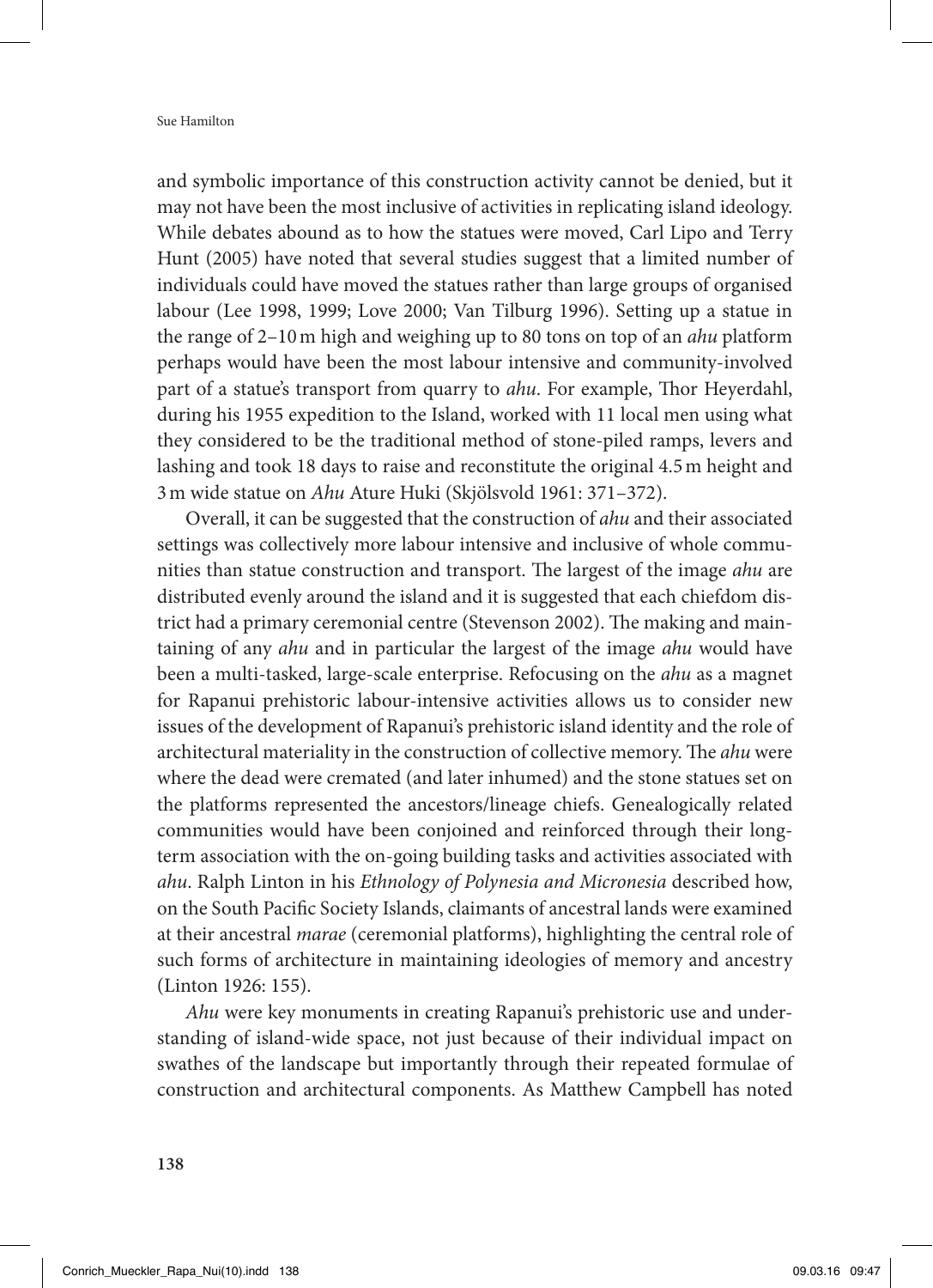for the ceremonial platforms (*marae*) of Raratonga in the southern Cook Islands "[c]learly, sets of rules regarding location, layout, orientation, construction and material would have applied" (2006: 106). Drawing on Michael Rowland's (1993) concept of inscribed memory in the transmission of culture, it can be suggested that *ahu* construction relied on repetition of design and constant bringing together of materials from different parts of the Island, thereby constituting a material representation of the Island itself. This is at its most discernible in Rapanui's image *ahu*, but multiple elements of the schema recur in the many hundreds of *ahu* that recur across the island landscape. At a microscale, the communal scale of labour, precision, and care of achieving the 'correct' formula for these acts of construction can be gleaned from the published restoration and reconstruction work and associated excavation work on Rapanui *ahu*. (These works came to the fore in the 1960s at *Ahu* Akivi (an impressive image *ahu* some 2.5 km inland; Figure 2) and *Ahu* Vai Teka (Mulloy and Figueroa 1978) and the restoration of the ceremonial complex at Tahai – *Ahu* Tahai and *Ahu* Ko te Riku (1968–1970), and *Ahu* Vai Uri (1970), (Mulloy 1970). By the end of the twentieth century some ten *ahu* had undergone such work including Rapanuian Sergio Rapu's excavation and restoration at *Ahu* Nau Nau at Anakena (1978–80) and more recently at *Ahu* Riata (1998), (Martinsson-Wallin 2004: 161).

The scale of construction and labour involved in an *ahu*'*s* materialisation was great. The largest of the masonry platforms of the *ahu* are *c.* 200m long and a 10m high (Mulloy 1970: ii). At *Ahu* Vai Uri, the lower courses of the platform walls comprised vertically placed slabs, each weighing three to four metric tons, the underlying bedrock having been modified to securely seat the stones (Mulloy 1970: 2, 20). At *Ahu* Akivi the platform wings were constructed on artificially prepared, built-up surfaces (Mulloy and Figueroa 1978: 17). The closely grained basalt pedestals on which the statues were set each average some 2000 kg in weight (Mulloy 1970: 68). The plaza areas in front of the platforms were landscape features in their own right, for example taking up areas of 65m × 70m at *Ahu* Vai Uri and 90m × 25m at *Ahu* Akivi (Mulloy and Figueroa 1978: 50). Many of the plaza were created by artificially modifying the original terrain in order to create a level surface. The "hard clayey soil" for example was levelled at *Ahu* Nau Nau (Martinson-Wallin 1994: 43). At *Ahu* Akivi's a level plaza was achieved by removing the pre-occupation surface in the plaza's northern area while increasing the southern area surface elevation with artificial fill (Mulloy and Figueroa 1978: 21; Figure 2). There is also evidence that the paved areas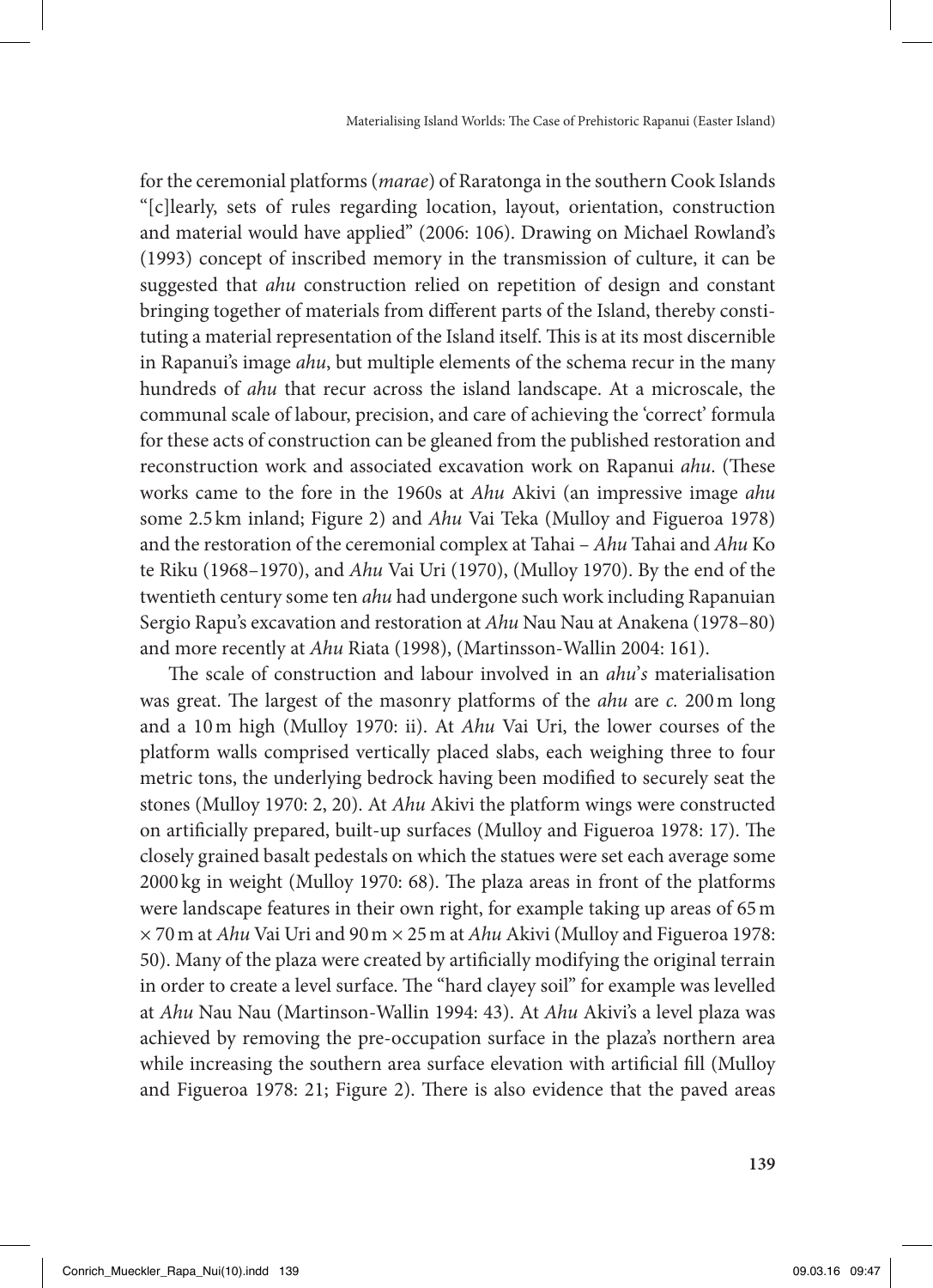immediately in front of the ramp of the *ahu* platform were laid on artificial fill, for example at *Ahu* Vai Uri (Mulloy 1970: 4). Additionally, many of the coastal *ahu* are associated with peripheral paved ramps leading to the sea (Hamilton 2010) and these too were significant works of construction. The elaborate ramp and wharf at Tahai, for instance, involved the deliberate chipping of the living rock, some of which was at a depth of one metre below the low tide level, in order to properly seat the slabs – thus achieving the striking visual effect that the ramp rises directly from the sea (Mulloy 1970, plate 13). The use of smaller stones and boulders was equally precise and laborious. Mulloy and Figueroa (1978: 40) calculated that, for the decorative surfacing of the front ramp of *Ahu* Akivi, a total of 2149 *poro* (selected beach boulders) had been gathered from the seashore (Figure 2), which in this case was at the nearest some 2.5km away. Certainly at the time of Mulloy and Figueroa's investigation, the right sort of boulders were not prolific and would have required a concerted effort to locate in quantity; likewise, with the distinctive small rounded beach pebbles (*kikiri*) which were used to cover some of the crematoria fills and in other cases filled the spaces between the *poro* on the ramps – today these are only located in quantity at a very few places around the Island's shores.

The *ahu* were frequently re-built and added to over time. A minimum of four major building phases, over a maximum of 600 years have, for example, been identified at *Ahu* Nau Nau (Wallin and Martinsson-Wallin 2008: 153) and maintenance and smaller adjustments were likely continuous. The construction activities would have provided the loci where the power structures of the social organisation of labour would have been constantly played out. A common understanding of the world would have been inscribed in the collective memory of the constructing communities through the repeated enactment of precepts of construction. These acts of building would have allowed new chiefs to distinguish themselves from their predecessors by making change visible through adding new construction details to and/or rebuilding individual *ahu* (Martinsson-Wallin 1994: 134). It is visually evident in the numerous examples of older statues, parts of statues and sometimes petroglyph boulders incorporated into the outer back walling of *ahu*, for example at *Ahu* Nau Nau (Figure 3) and *Ahu* Maitaki te Moa and it has been regularly revealed in excavation of the body of *ahu* platforms (Stevenson and Haoa Cardinali 2008: fig. 1.7; Martinsson-Wallin 1994: 46). Excavations, for example, revealed earlier statues and building blocks with petroglyphs buried within the foundations, and the rebuilt bodies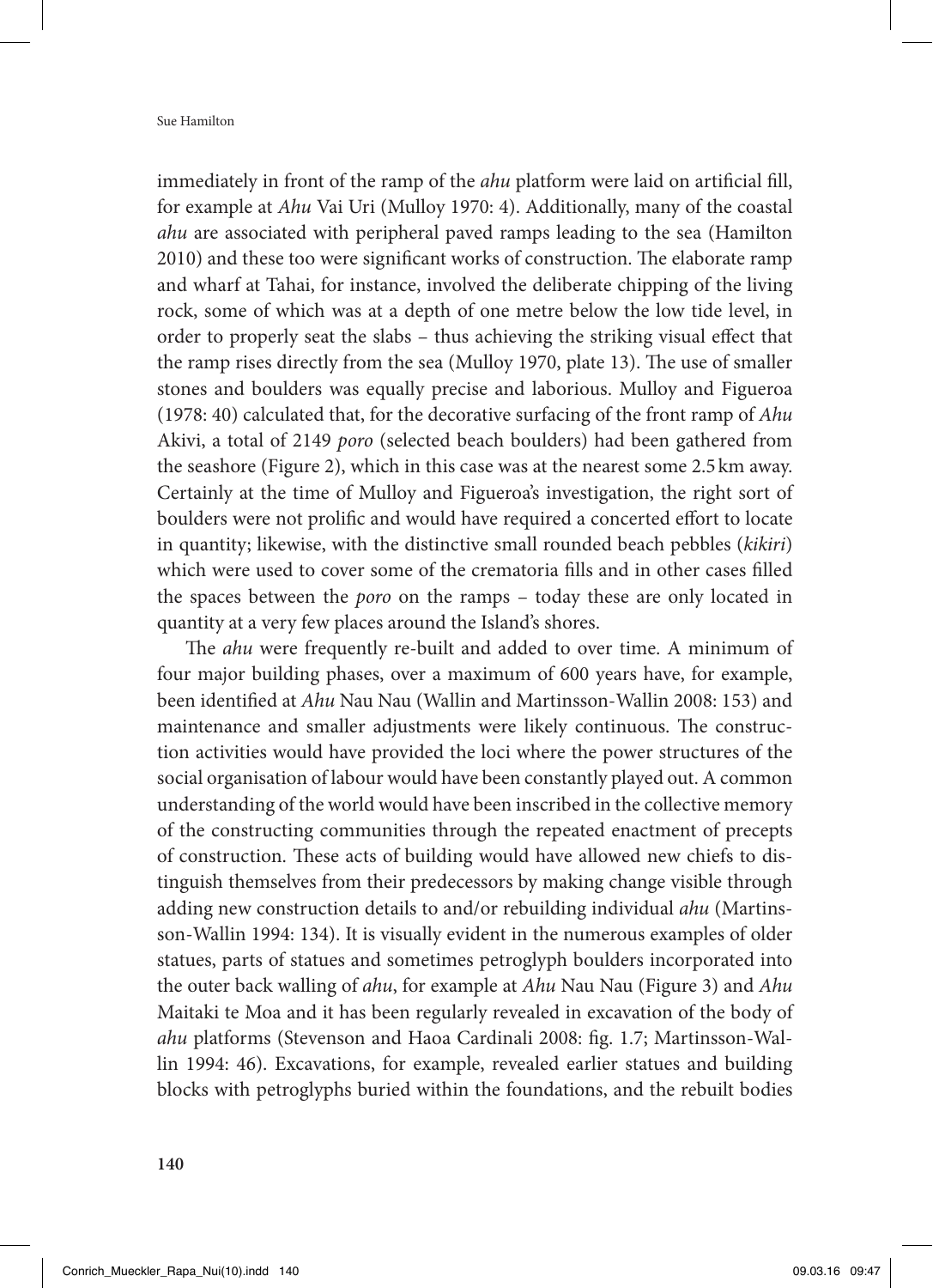Materialising Island Worlds: The Case of Prehistoric Rapanui (Easter Island)



Figure 3: Head of broken statue incorporated into the back, seaward wall of *Ahu* Nau Nau.

of *Ahu* Akivi and *Ahu* Tongariki. These may have been brought from other *ahu*  or reused from preceding *ahu* to invest the new structures with pre-existing power (*mana)* (Mulloy and Figueroa 1978: 27). This on-going process can be understood as a repeated reconstitution of the past in the 'present' (Bloch 1977). Similar evidence includes the rebuilding and incorporation of preceding *ahu* platforms (sometimes on a differing orientation) within new *ahu*, for example at *Ahu* Akahanga and *Ahu* Ura Uranga Te Mahina (Vargas *et al.* figs 4.63, 6.8 and 6.9). Most notably, the structural remains of *ahu* below *Ahu* Tongariki's plaza's surface level showed a complex sequence of architectural expansions and recycling of components of several platforms and pavements and the use of earlier types of statues as foundations, as wall building blocks, and/or fill material (Cristino and Vargas 2002).

#### *Ahu* **as Island metaphor**

The *ahu* more than any other structures monumentally bound together the physical substances of the Island – its rocks and stones of distinct sources and geologies. Martinsson-Wallin (2004) has commented on the sacred power of stone in Polynesia and in particular the ceremonial associations of worked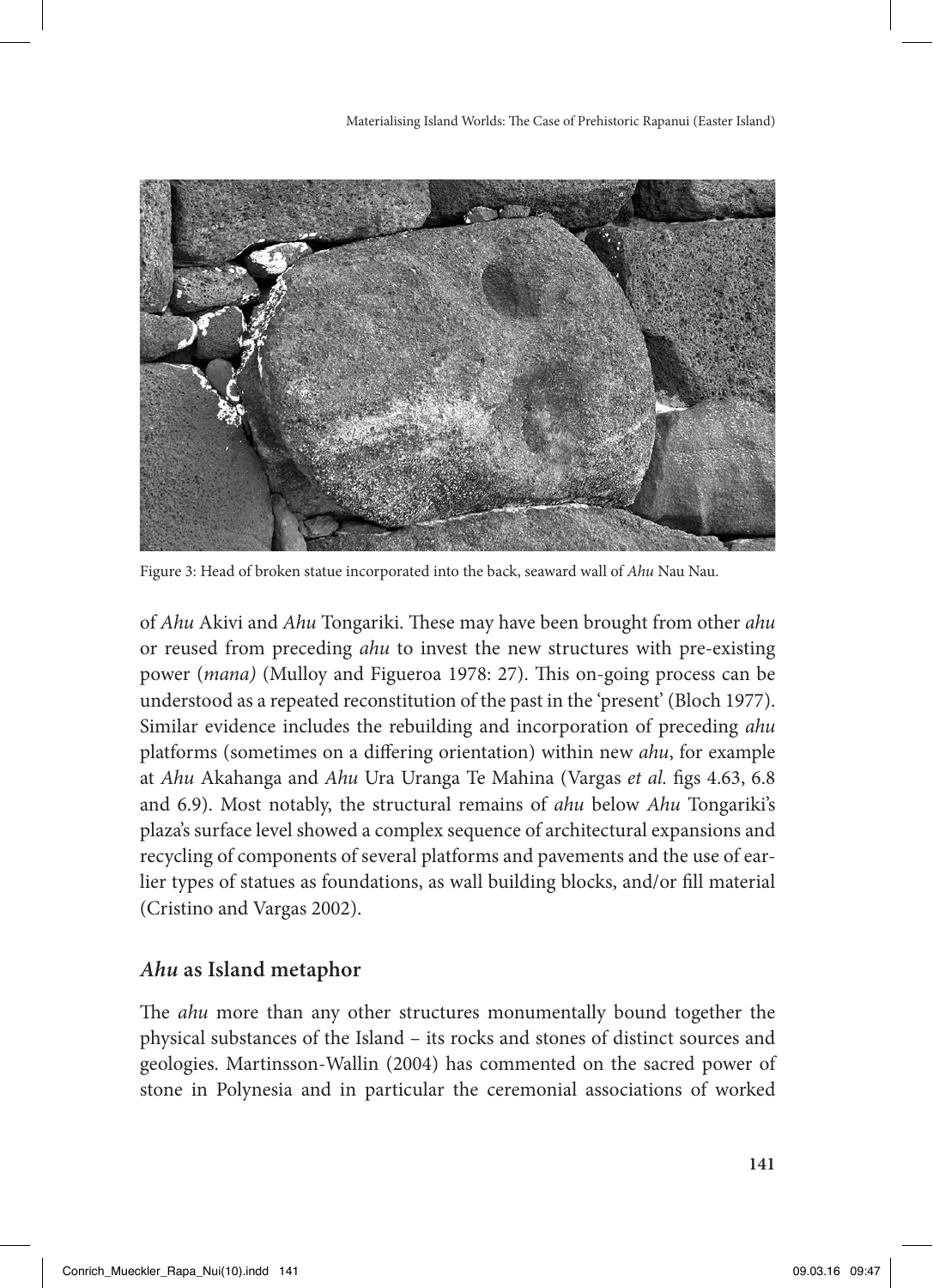stone. The status attached to worked stone is clear in the image *ahu*. Here, worked stone is associated with the statues, the statue hats, the facia on the front of the *ahu* platform and on some *ahu* platforms the seaward wall blocks are cut and finished. Several of the *ahu* platform walls incorporated the worked foundation stones of dismantled boat-shaped houses (*hare paenga*) and I have already noted the stones with petroglyphs that occur both on the walling faces and in the body of the platform walling. The *ahu's* ceremonial platform, on which the statues were set up, was the most sacred part of the *ahu* complex and it is notable that architectural worked stone is restricted to this part of the *ahu* complex. Indeed, worked stone, with the exception of the boat-shaped houses – the most substantial of which are interpreted as elite structures associated with priests – is generally rare in the Island's prehistoric architecture. It is notable that image *ahu* alone incorporate all the elements of worked stone associated with the Island's architecture.

In addition to their symbiotic relationship with repetitive elements in their local landscape, *ahu* are architectural foci for stone from all over the island – this is more so than any other prehistoric structure on the Island (Hamilton *et al*. 2011). Red scoria from Puna Pau is used on the *ahu* platform facia, for the statues hats, and is ground down to be placed in the cremations and under plaza pavements. The earliest statues incorporated in the body of *ahu* are made of a range of local basalts and scoria, local stone from adjacent lava flow crags constitute the stone blocks and facings for much of the *ahu* walling and beach boulders adorn the ramps. The tuff statues of the main period of *ahu* construction, as noted, came from the ancient volcano quarry at Rano Raraku and are distributed to *ahu* all round the island. The statue eyes (periodically inserted to 'activate' some of the statues) comprised irises of sea coral and pupils of red scoria or obsidian. In addition, lashing, wood levers and stone tools for chipping, pulverising and smoothing stone, and obsidian flakes for cutting lashings were brought to *ahu* for the construction process. Many of these additional raw materials for construction activities came from sources on the island that were not immediately local and were therefore specifically sources of island-wide importance such as the Rua Tokitoki quarry inland of La Perouse Bay in Rapanui's north coast, or the major source of obsidian at Maunga Orito. As a result of this, *ahu* at their most elaborate were embodiments of the Island's resources and of its stones of importance.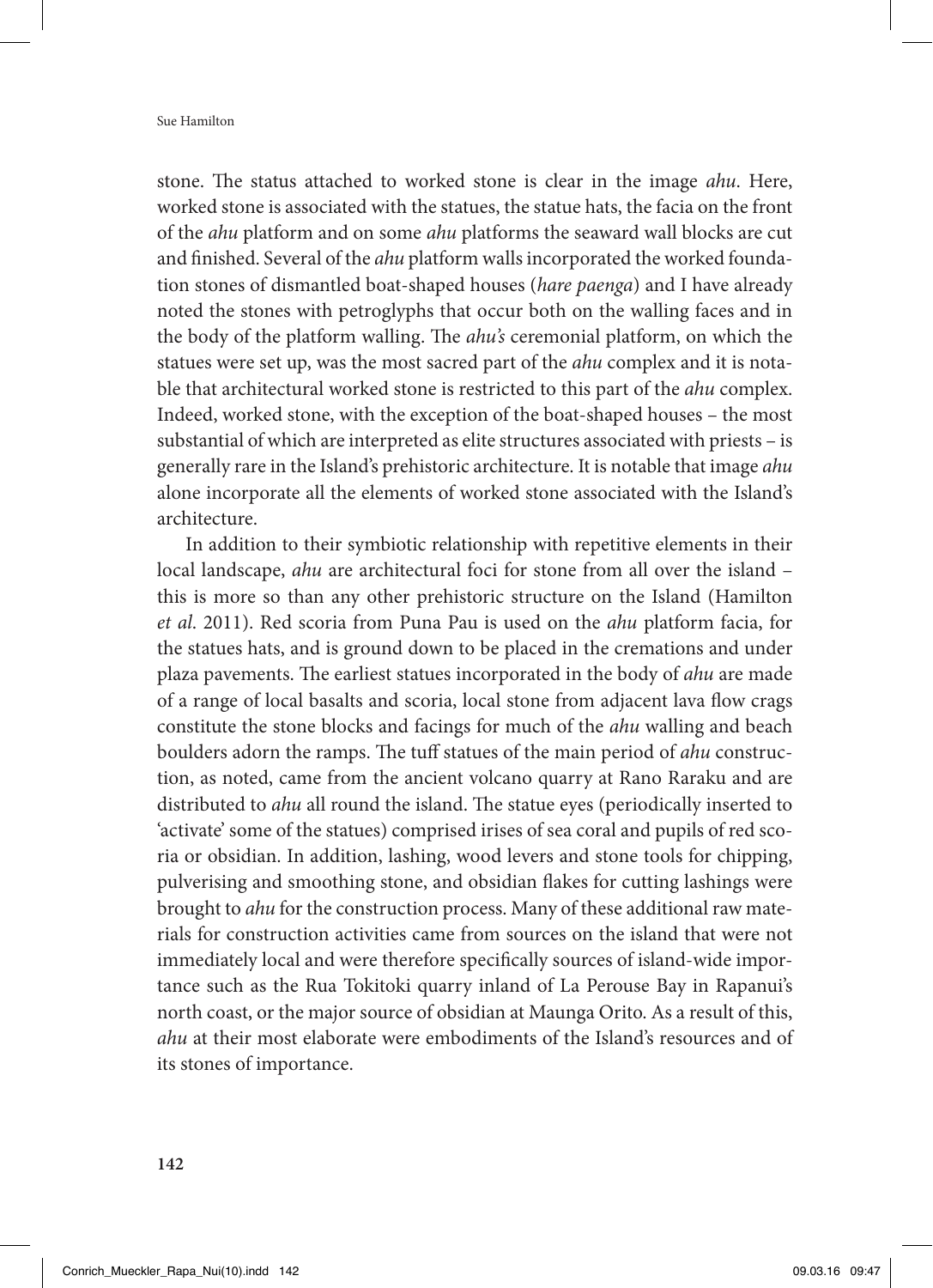#### **Reworking Island Worlds**

There is evidence that the demise of the image *ahu* tradition was not marked by their simple abandonment or by violent destruction and violation, as has been frequently suggested. William Mulloy commented "[t]hese modifications appear to have been systematically planned and not a sequence of casual activity" and noted the tremendous amount of effort involved (1970: 5–6). More recently, Nicolas Cauwe has suggested that they were conscientiously dismantled (Cauwe 2011), entombed by piles of volcanic clinker and converted into what are known as pyramidal *ahu* – as part of a restructuring of Rapanui's socio-political system which radically reduced the clan structures, at the climax of deforestation. While the single or collective causes of this change, which appears to have been complete by the eightenth century, are debated, it is interesting that the image *ahu* and specific component parts were central to the metaphoric representation of these changes. This involved the transformation of the location, state and role of the statues, rather than their destruction. At *Ahu* Motu Toremo Hiva an inclined plane was constructed on top of the ceremonial ramp of the most recent *ahu* to aid evacuation of statues to a place unknown (Cauwe 2011: 57). It is suggested that today's remaining configurations of groups of now recumbent statues, for example at *Ahu* Hanga Te'e (Cauwe 2011: 66) (Figure 4), indicate that they were carefully lain down one by one – following organised procedures, rather than being merely toppled. Given that the Rano Raraku tuff offers little resistance to impact, it is considered to be indicative of careful dismantlement that many statues remain intact and that although many others are broken, the fractures are clean and contiguous. Where the lowered statues remain on the *ahu* they are strategically placed with their stomachs serving as ceilings of burial vaults, thus continuing in another format the role of *ahu* as repositories for the dead.

*Poro* from the *ahu* ramps were also taken away for use in other *ahu* and for the pavements of the boat-shaped houses. Excavations at *Ahu* Motu Toremo Hiva and *Ahu* te Niu revealed this process in the holes left by the imprints of the removed *poro*. Recent excavations have revealed several *ahu* where kilos of red scoria dust were layered in front of the statue platforms *after* the removal of the statues (Cauwe 2011: 61). Symbolic associations are also continued in the frequent small coralliferous pebbles that were placed on *ahu* converted into semi-pyramidal shapes thus retaining the representational importance of coral,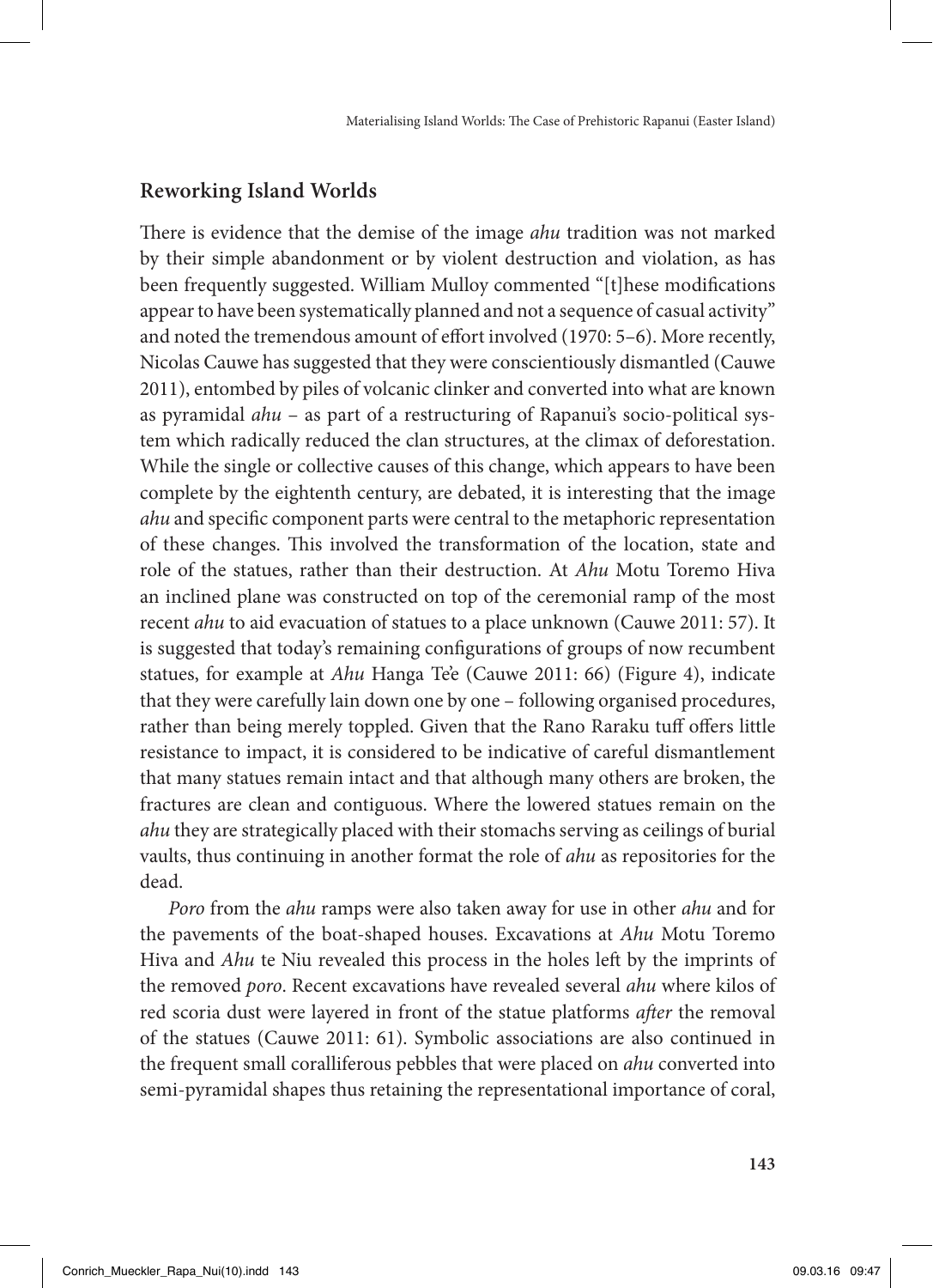

Figure 4: Ahu Hanga Te'e. A case can be made that the statues were carefully lowered and that the *ahu* was decommissioned rather that destroyed by warfare.

which was traditionally used for the statue eyes and taken inland for placement in rock gardens and plant enclosure walls, for reasons of its water associations (Cauwe 2011; Hamilton *et al* 2011). The use of meaning-charged stone in transforming and entombing *ahu*, and the continued potency of the re-used stones previously associated with *ahu*, emphasises the extent to which *ahu* were architectural microcosms and metaphors in stone of the ideology associated with the Island as a physical entity.

## **Conclusion**

Rapanui's monuments of stone reverberate Jennifer Kahn and Patrick Kirch's observations for the Society Islands that "[t]his process of ritual landscape creation… augmented the role that ideology played in developing and maintaining political power" (Kahn and Kirch 2011: 102). Additionally, this paper suggests that the Rapanui image *ahu* served an essential role of representing the island as a body-like entity. The design of *ahu* begun with the conceptualisation of the Island as a whole and as such *ahu* encompassed and metaphorically reconstituted the totality of interactions and beliefs that Rapanui as a prehistoric island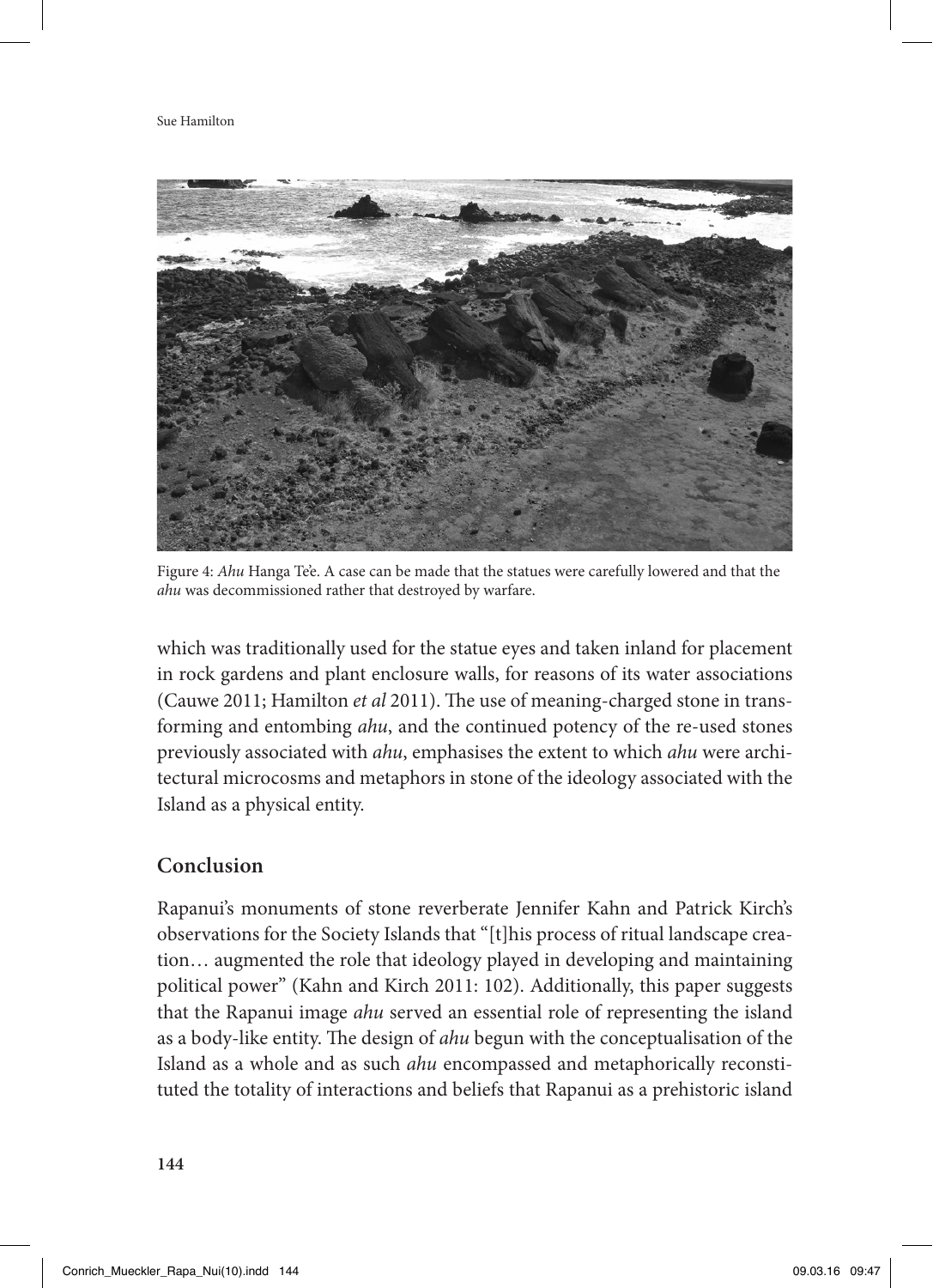world constituted. These beliefs were materialised through the construction process and the bringing together of stones with *mana*. While the materials may change in different island contexts, the Rapanui example pre-eminently highlights the role of the ritual architectural, and its materials and components, conjoined with the construction process in creating, accreting and memorialising prehistoric island worlds.

### Bibliography

- 
- Bender, Barbara, Sue Hamilton, Chris Tilley (2007), *Stone Worlds: Narrative and Reflexivity in Landscape Archaeology* (Walnut Creek CA: Left Coast Press).
- Bloch, Maurice (1977), 'The Past and the Present in the Present', *Man* (N. S.) 12.2, pp. 278–292.
- Bradley, Richard (1998), 'Ruined buildings, ruined stones: Enclosures, tombs and natural places in the Neolithic of south-west England', *World Archaeology* 30.1, pp. 13–22.
- Campbell, Matthew (2006), 'Memory and monumentality in the Rarotongan landscape', *Antiquity* 80, pp. 102–117.
- Cauwe, Nicolas (2011), *Easter Island: The Great Taboo* (Louvain-la-Neuve: Versant Sud).

Cristino, Claudio and Patricia Vargas (2002), 'Archaeological Excavations and Reconstruction of Ahu Tongariki – Easter Island', *Revista De Urbanismo* 5, http://web. uchile.cl/vignette/revistaurbanismo/n5/cristinototal.html, accessed 6 April 2014.

- Defoe, Daniel (1719), *Robinson Crusoe* (London: W. Taylor).
- Diamond, Jared (2005), *Collapse: How Societies Choose to Fall or Succeed* (London: Penguin).

Fitzhugh, Ben and Terry L. Hunt (1997), 'Introduction: Islands as Laboratories: Archaeological Research in Comparative Perspective', *Human Ecology* 25.3, pp. 379–383.

- Flenley, John (1998), 'New data and new thoughts about Rapanui', in Christopher M. Stevenson, Georgia Lee, and F. J. Morin (eds), *Easter Island in Pacific Context South Seas Symposium: Proceedings of the Fourth International Conference on Easter Island and East Polynesia* (Los Osos: Easter Island Foundation), pp. 125–128.
- Flenley, John and Paul Bahn (2003), *The Enigmas of Easter Island* (Oxford: Oxford University Press).
- Fletcher, Phineas (1633), *The Purple Island Isle of the Man,* transcribed by Daniel Gustav Anderson, July 2003 (Renascence Editions, University of Oregon online repository of works), https://scholarsbank.uoregon.edu/xmlui/bitstream/handle/1794/736/fletcher.pdf?sequence=3, accesed 8 April 2014.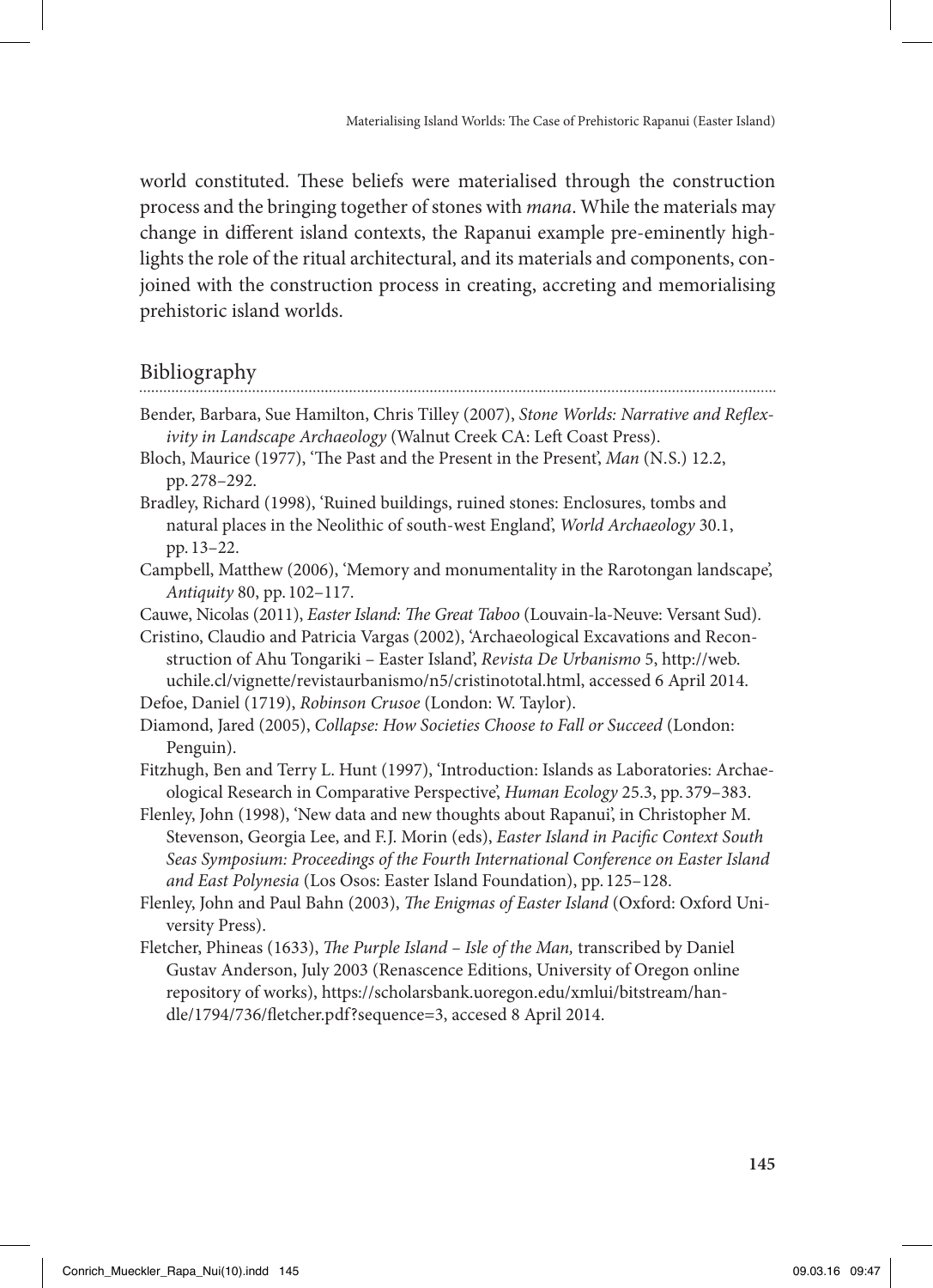Hamilton, Sue (2010), 'Back to the Sea: Rapanui's Ahu Seascapes', in Paul Wallin and Helene Martinsson-Wallin (eds), *The Gotland Papers: Selected papers from the VII international conference on Easter Island and the Pacific: Migration, Identity, and Cultural Heritage* (Gotland, Sweden: Gotland University Press), pp. 167–180).

Hamilton, Sue, Mike Seager Thomas and Ruth Whitehouse (2011), 'Say it with stone: Constructing with stones on Easter Island', *World Archaeology* 43.2: pp. 167–190.

Hather, Jon and P. V. Kirch (1991), 'Prehistoric sweet potato (*Ipomoea batatas*) from Mangaia Island, Central Polynesia', *Antiquity* 65, pp. 887–893.

Hunt, Terry L. and Carl Lipo (2006), 'Late colonisation of Easter Island', *Science* 311, pp. 1603–1606.

Ingold, T. (1993), 'The temporality of the landscape', *World Archaeology* 25.2: pp. 24– 152.

Kahn, Jennifer G. and Patrick V. Kirch (2011), 'Monumentality and the materialization of ideology in Central Eastern Polynesia', *Archaeology in Oceania* 46: pp. 93–104.

Keegan, William F. and Jared M. Diamond (1987), 'Colonization of Islands by Humans: A Biogeographical Perspective', in Michael B. Schiffer, *Advances in Archaeological Method and Theory, Volume* 10 (San Diego: Academic Press), pp. 49–92.

Lee, Vincent R. (1998), 'Rapa Nui Rocks: Impressions from a Brief Visit', *Rapa Nui Journal* 12.3, pp. 69–72.

Lee, Vincent R. (1999), 'Rapa Nui Rocks Update', *Rapa Nui Journal* 13.1, pp. 16–17.

- Linton, Ralph (1926), *Ethnology of Polynesia and Micronesia* (Chicago: Field Museum of Natural History).
- Lipo, Carl P. and Terry L. Hunt (2005), 'Mapping prehistoric statue roads on Easter Island', *Antiquity* 79 (303), pp. 158–168.
- Love, Charles M. (2000), 'Moving Easter Island statues, with Comments on the NOVA Program', *Rapa Nui Journal* 14.4*,* pp. 115–18.
- Martinsson-Wallin Helene (1994), '*Ahu The Ceremonial Stone Structures of Easter Island*' (Uppsala*:* Societa Archaeologica Upsaliensis).
- Martinsson-Wallin, Helene (2004), 'Historical Perspective on the Restoration and Re-construction of Ceremonial Sites on Rapa Nui (Easter Island) – a Discussion of the Recycling of Stones with "Mana"', *Bulletin of the Indo-Pacific Prehistory Association* 24, pp. 159–167.
- Martinsson-Wallin, Helene and Susan J. Crockford (2002), 'Early Settlement of Rapa Nui (Easter Island)', *Asian Perspectives* 40.2, pp. 244–78.
- Morgan, W (1988), *Prehistoric Architecture in Micronesia* (Austin: University of Texas Press).
- Mulloy, William N. (1970), *Preliminary Report of the Restoration of Ahu Vai Uri Easter Island* (Washington D.C.: Easter Island Committee, International Fund for Monuments Inc.)
- Mulloy, William and Gonzalo Figueroa (1978), 'The A Kivi-Vai Teka Complex and its Relationship to Easter Island Architectural Prehistory', *Asian and Pacific Archaeology Series, Number 8* (Honolulu: The University Press of Hawai'i).

**146**